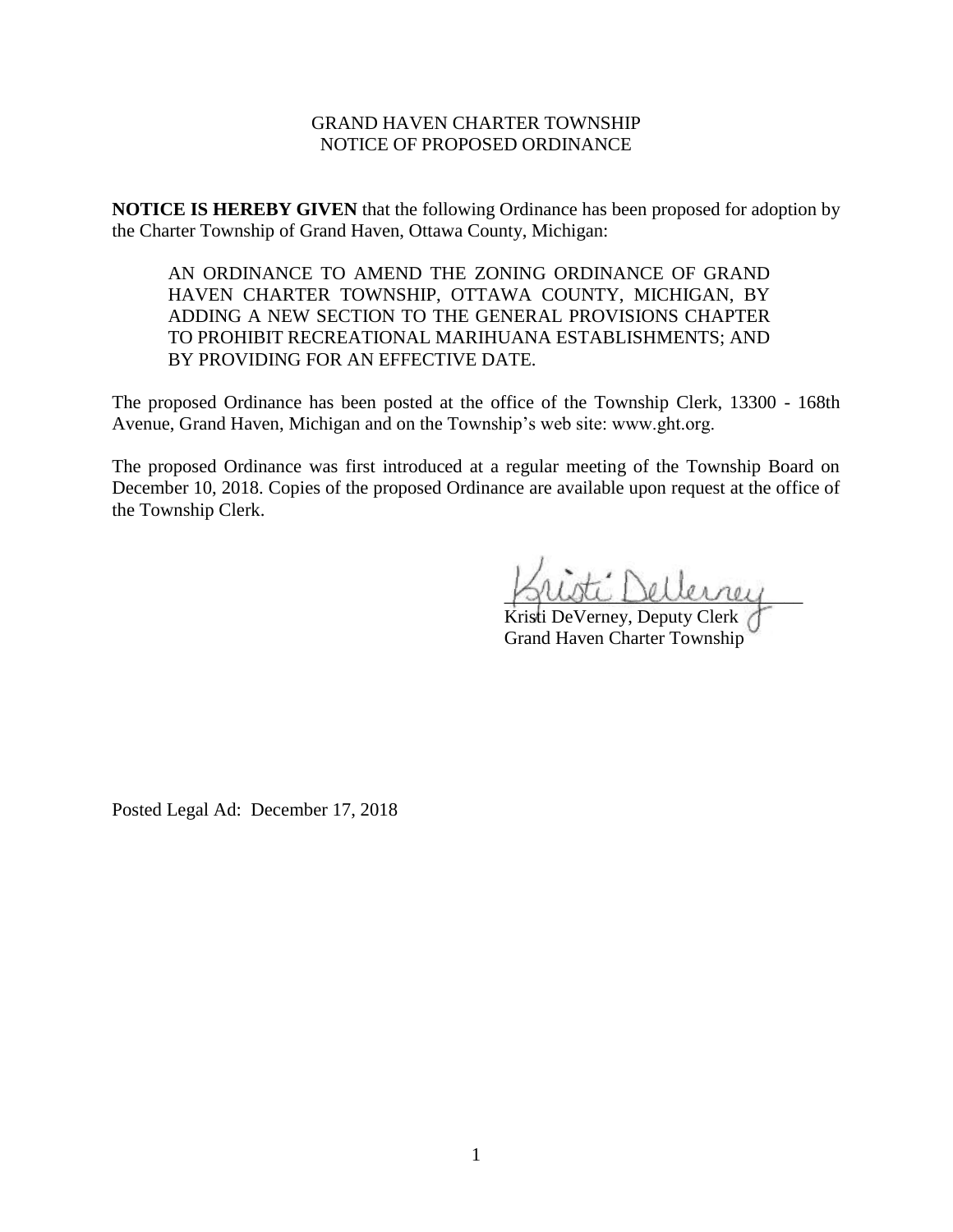Draft Date 11/28/18

#### ORDINANCE NO. \_\_\_\_\_\_

#### **ZONING TEXT AMENDMENT ORDINANCE**

AN ORDINANCE TO AMEND THE ZONING ORDINANCE OF GRAND HAVEN CHARTER TOWNSHIP, OTTAWA COUNTY, MICHIGAN, BY ADDING A NEW SECTION TO THE GENERAL PROVISIONS CHAPTER TO PROHIBIT RECREATIONAL MARIHUANA ESTABLISHMENTS; AND BY PROVIDING FOR AN EFFECTIVE DATE.

GRAND HAVEN CHARTER TOWNSHIP, COUNTY OF OTTAWA, STATE OF MICHIGAN, ORDAINS:

Section 1. General Provisions Chapter – Marihuana Establishments. Section 20.26, "Prohibition of Recreational Marihuana Establishments," is added to Chapter 20 of the Grand Haven Charter Township Zoning Ordinance to state in its entirety as follows:

# **SECTION 20.26 PROHIBITION OF RECREATIONAL MARIHUANA ESTABLISHMENTS**

- 1. Marihuana establishments, as authorized by, and defined in, the Michigan Regulation and Taxation of Marihuana Act ("MRTMA"), are prohibited in all zoning districts, and shall not be permitted as home occupations under this Ordinance.
- 2. No use that constitutes or purports to be a marihuana grower, marihuana safety compliance facility, marihuana processor, marihuana microbusiness, marihuana retailer, marihuana secure transporter, or any other type of marihuana related business authorized by the MRTMA, that was engaged in prior to the enactment of this Section in the Ordinance, shall be deemed to have been a legally established use under this Ordinance; that use shall not be entitled to claim legal nonconforming status.
- 3. This Section does not supersede rights and obligations with respect to the transportation of marihuana by marihuana secure transporters through the Township to the extent provided by the MRTMA, and does not supersede rights and regulations with respect to medical marihuana facilities established pursuant to the Michigan Medical Marihuana Act.

Section 2. Effective Date. This amendment to the Grand Haven Charter Township Zoning Ordinance was approved and adopted by the Township Board of Grand Haven Charter Township, Ottawa County, Michigan on January 14, 2019, after a public hearing as required pursuant to Michigan Act 110 of 2006, as amended; after introduction and a first reading on December 10, 2018, and after posting and publication following such first reading as required by Michigan Act